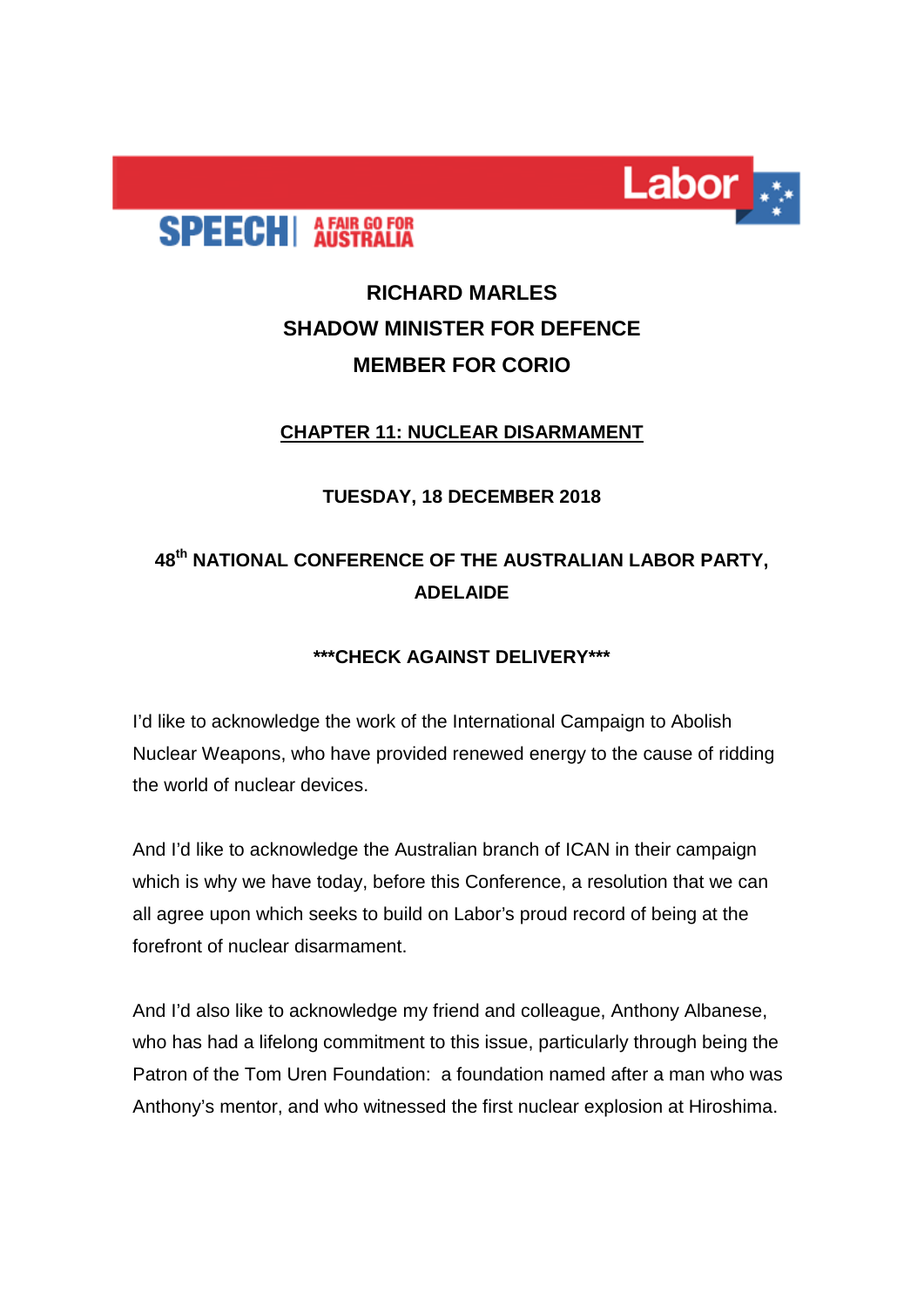We can all agree on the aim of the Ban Treaty to remove nuclear weapons from the world. And the normative value of this statement in the Ban Treaty is really significant.

It's no secret though that for many of us there are some practical issues about the implementation of the Nuclear Ban Treaty.

The American Alliance remains central to Australia's strategic policy, and this resolution absolutely makes clear that fundamental point. It is critical that the Ban Treaty can operate for Australia in a way which is consistent with the Alliance.

We need to be certain that the Ban Treaty operates in a way that does not undermine the significance of the Nuclear Non-Proliferation Treaty.

It is this treaty which has been the principal way by which Australia, and the world, including the nuclear powers, have dealt with the question of disarmament.

Whatever frustration people might express about the functioning of the Non-Proliferation Treaty now, over its history it has been remarkably successful. During the period of the Non-Proliferation Treaty, we have seen the global stockpile of nuclear weapons drop from their peak by 90 per cent.

And it is only through the Non-Proliferation Treaty that the nuclear powers have committed to a world free of nuclear weapons.

It is critical that there is a proper verification regime within the Ban Treaty so that it has the teeth to ensure that any nuclear power in the future which agrees to it actually removes its nuclear arsenal.

And it is essential that there is realistic pathway to involving the nuclear powers in the Ban Treaty. Right now, not a single nuclear power is participating in it.